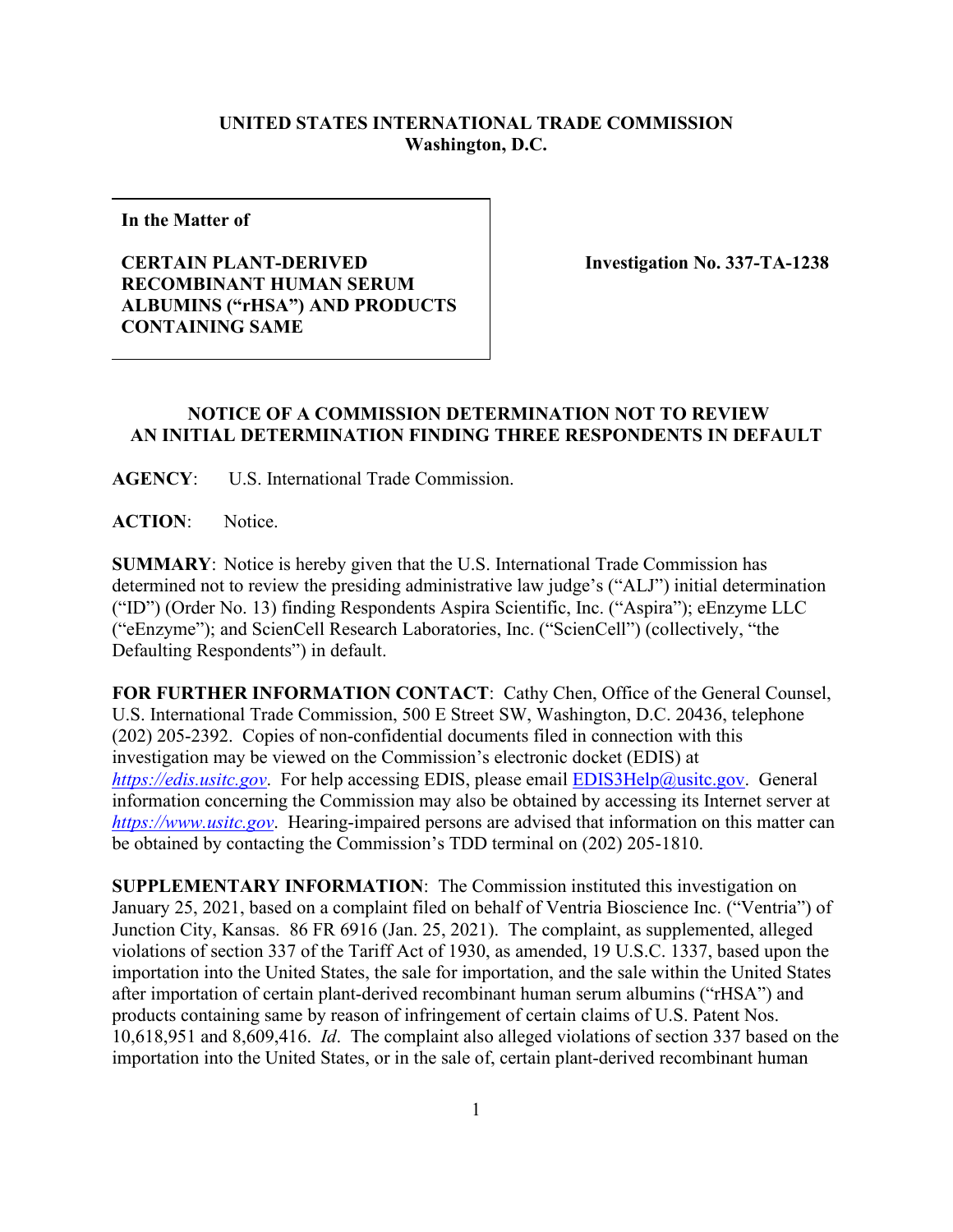serum albumins ("rHSA") and products containing same by reason of false designation of origin, the threat or effect of which is to destroy or substantially injure an industry in the United States. *Id.* The notice of investigation named four respondents: Wuhan Healthgen Biotechnology Corp. of Wuhan, China; ScienCell of Carlsbad, California; Aspira of Milpitas, California; and eEnzyme of Gaithersburg, Maryland. *Id*. at 6917. The Office of Unfair Import Investigations ("OUII") is also named as a party in this investigation. *Id.*

On March 18, 2021, Complainant Ventria moved pursuant to 19 CFR 210.16 for: (1) an order directing the Defaulting Respondents to show cause why they should not be found in default for failing to respond to the complaint and notice of investigation; and (2) an initial determination finding the Defaulting Respondents in default upon their failure to show cause. *See* Order No. 13 at 1-2 (July 28, 2021). Each of these respondents were served with the complaint and notice of investigation. *Id.* at 2. OUII filed a response in support of the motion.

On April 26, 2021, the ALJ issued Order No. 8 requiring the Defaulting Respondents to show cause, no later than May 10, 2021, as to why they should not be held in default for failing to respond to the complaint and notice of investigation. *Id.* at 1. No response to Order No. 8 was received from any of the Defaulting Respondents. *Id*.

On July 28, 2021, the ALJ issued the subject ID (Order No. 13) finding the Defaulting Respondents in default pursuant to 19 CFR 210.16, for failure to respond to the complaint and notice of investigation. *Id.* at 2. No petitions for review were filed.

The Commission has determined not to review the subject ID. Respondents Aspira, eEnzyme, and ScienCell have been found in default.

While temporary remote operating procedures are in place in response to COVID-19, the Office of the Secretary is not able to serve parties that have not retained counsel or otherwise provided a point of contact for electronic service. Accordingly, pursuant to Commission Rules 201.16(a) and 210.7(a)(1) (19 CFR 201.16(a), 210.7(a)(1)), the Commission orders that the Complainant complete service for any party without a method of electronic service noted on the attached Certificate of Service and shall file proof of service on the Electronic Document Information System (EDIS).

The Commission vote for this determination took place on August 18, 2021.

The authority for the Commission's determination is contained in section 337 of the Tariff Act of 1930, as amended, 19 U.S.C. 1337, and in Part 210 of the Commission's Rules of Practice and Procedure, 19 CFR Part 210.